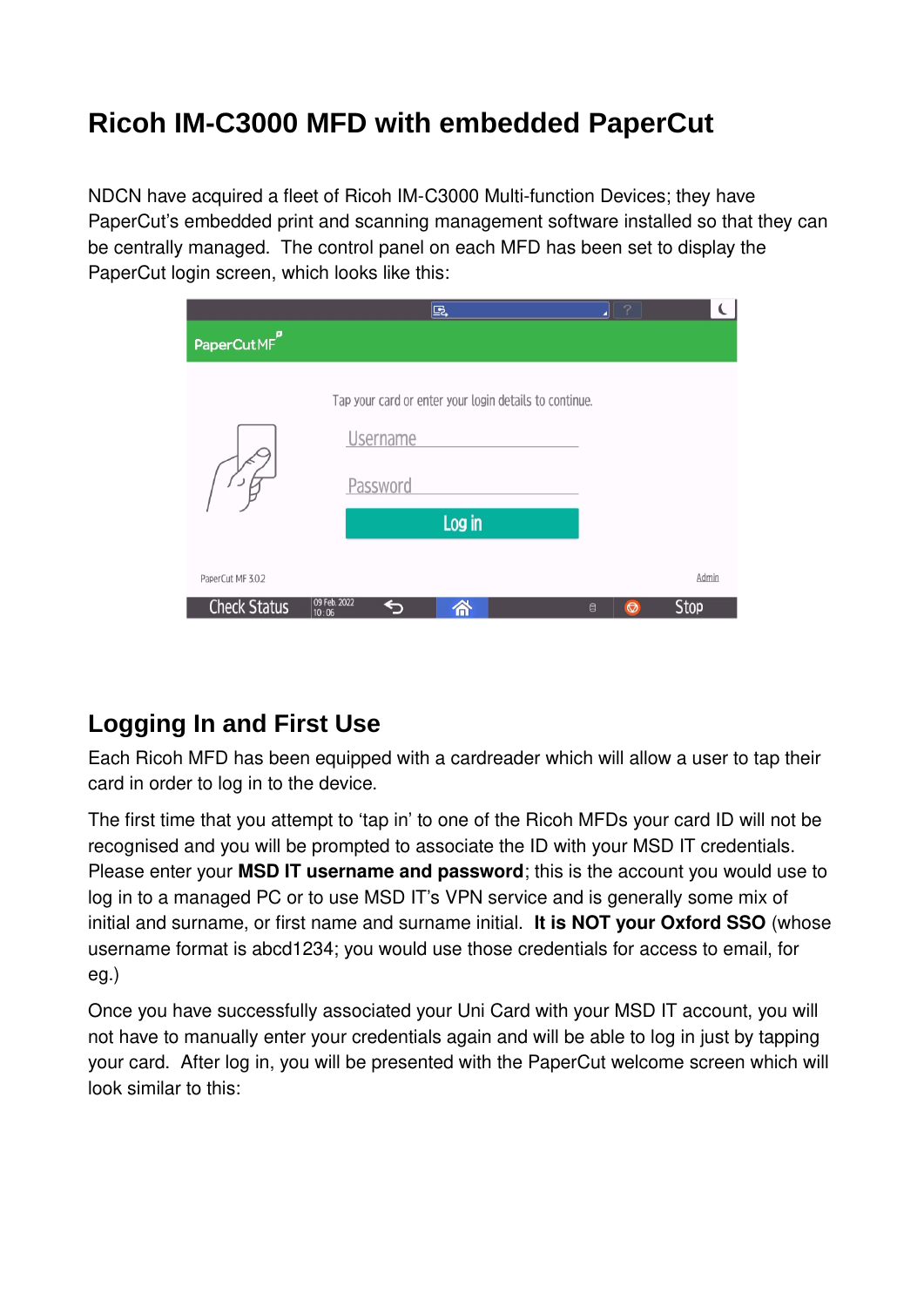|                                              | Ŀ.                            | ?               | $\mathbf \epsilon$ |
|----------------------------------------------|-------------------------------|-----------------|--------------------|
| PaperCutMF <sup>P</sup>                      |                               | Peter Parker    | Log out            |
|                                              | You have O print jobs pending |                 |                    |
| <b>Print release</b>                         | <b>Device functions</b>       | <br><b>Scan</b> |                    |
| 09 Feb. 2022<br><b>Check Status</b><br>10:57 | ↤<br>Â                        | $\Theta$<br>日   | <b>Stop</b>        |

### **Follow-me Printing**

In order to print to one of the MFDs, you will first need to install a new iPrint print queue which is called 'NDCN\_Follow\_Me':

- point a web browser at <https://iprint.imsu.ox.ac.uk/>
- scroll down to 'NDCN\_Follow\_Me' and click on it to install it

| NDCN_Admin_Ricoh_MPC3002 |                                |                             | O |
|--------------------------|--------------------------------|-----------------------------|---|
| NDCN_Follow_Me           | <b>NDCN</b> at the JR Hospital | Follow-me printing for NDCN | 0 |
| NDCN_HoD_M402DNE         | NDCN HoD Office L6, WW         | <b>HP Laserjet M402DNE</b>  | 0 |

## **Using the Follow-me Queue**

- send a print job to the 'NDCN\_Follow\_Me' print queue; it will show in the print queue as 'held' or 'paused'

- go to one of the Ricoh MFDs and tap your University card on the card reader to log in
- the PaperCut welcome screen should look like this: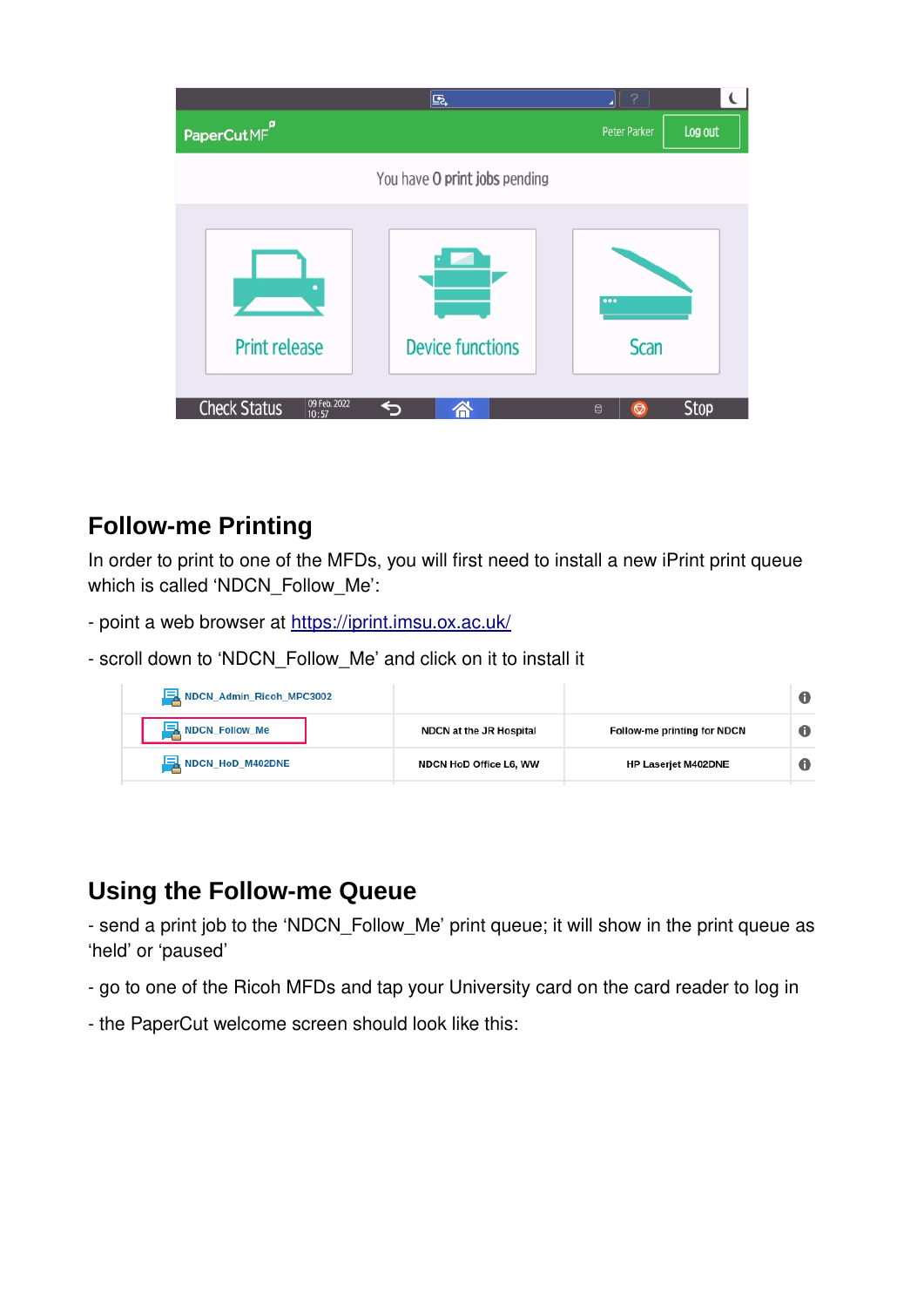

- press the 'Print release' button; the screen will change to display a list of your print jobs available for release:



- check the box next to the job(s) you want to print, then press the 'Print' button Your print job(s) will be printed on the device.

#### **Using PaperCut Scan-to-email**

- go to one of the Ricoh MFDs and tap your University card on the card reader to log in

- on the PaperCut welcome screen (see above), press the 'Scan' button

- if asked to make a choice of Scan Actions, choose 'Scan to My Email' (this only appears if multiple Scan Actions have been configured)